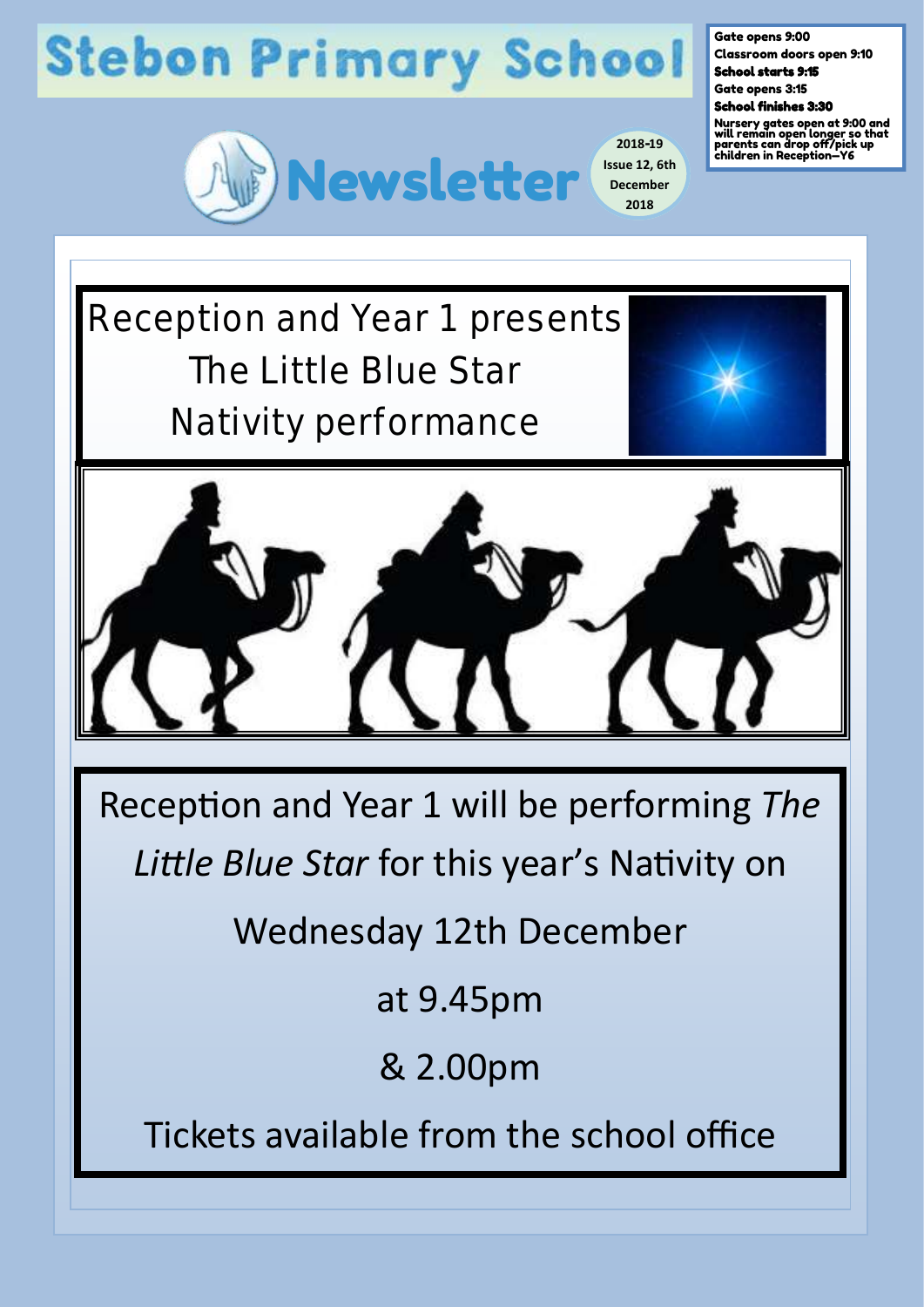

**2018-19 Issue 12, 7th December 2018**

Gate opens 9:00

Classroom doors open 9:10 School starts 9:15

Gate opens 3:15 School finishes 3:30

Nursery gates open at 9:00 and will remain open longer so that parents can drop off/pick up children in Reception—Y6





### *In Great Shape!*

Martin Luther King class have had a successful week investigating shape! They have learned about 3D shapes, 2D shapes and nets.



### *Learning about the Great Fire of London*

Year 2 have been 'outraged' this week to learn that their model of 1666 London burnt down last Friday. They are very grateful to Rimon and the premises team who were able to save some of the



houses and put the fire out. As a result of this 'disaster', the children have done some great recount writing!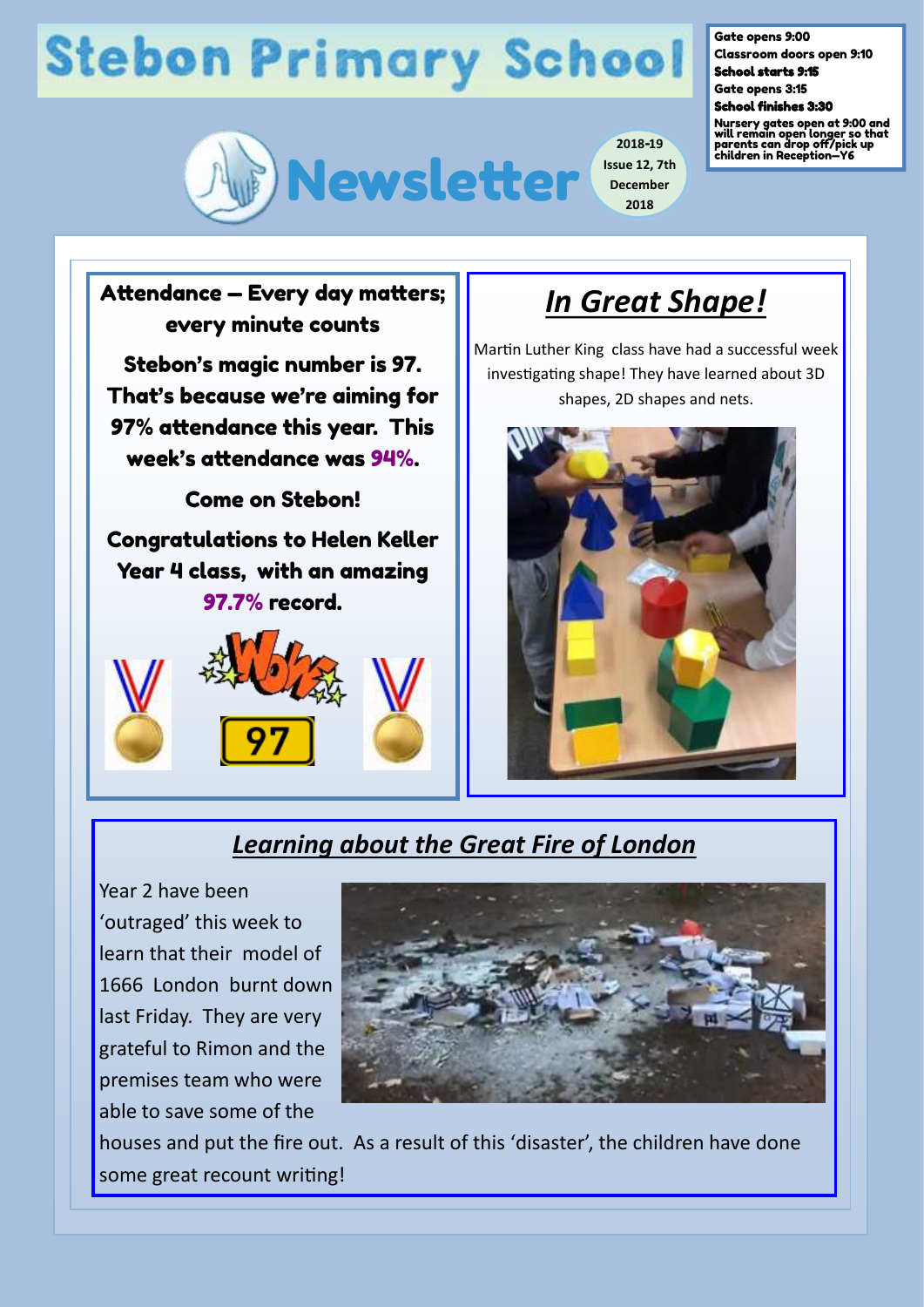

**2018-19 Issue 12, 7th December**

#### Gate opens 9:00

Classroom doors open 9:10 School starts 9:15

Gate opens 3:15

#### School finishes 3:30

Nursery gates open at 9:00 and will remain open longer so that parents can drop off/pick up children in Reception—Y6

Year 5 learned about Greek vases last Friday during an exciting visit to the British Museum!



#### Dear Parents/Carers,

P.E. kits are essential in school life to teach the children about their health and hygiene as well as giving them the freedom to move with ease and succeed in P.E.

The school P.F. kit consists of:

- White t-shirt (no collar)
- Black, grey or navy jogging bottoms, shorts or leggings
- A pair of trainers (or plimsolls of any colour)
- Tracksuit jumper for outdoor P.E. (not school jumper)
- Waterproof coat

For their health and safety, please make sure that your child does not wear any jewellery, including stud earrings and watches on the day that she/he has P.E. If your child is unable to take out their earrings, please speak with me or your child's class teacher.

P.E. at Stebon will be outside throughout the year and children are expected to bring additional clothing for all weather. This includes lightweight waterproofs, a warm hat (that does not go around their neck) gloves and a spare pair of socks.

If you are unsure as to where you can buy items for P.E. kits please visit our school website and click on the parents tab and then select uniforms from the drop down menu.

Please do not hesitate to contact me if you have any questions regarding the P.E. kit policy.

#### *Y5 Residential at Hindleap*

Thank you to all the parents who came to the information meeting about our Y5 residential trip to Hindleap in March. Please get your permission slips and deposits to the office as soon as possible! If you have any questions or worries, please talk to Y5 teachers, Gosia or Patricia.



Thank you